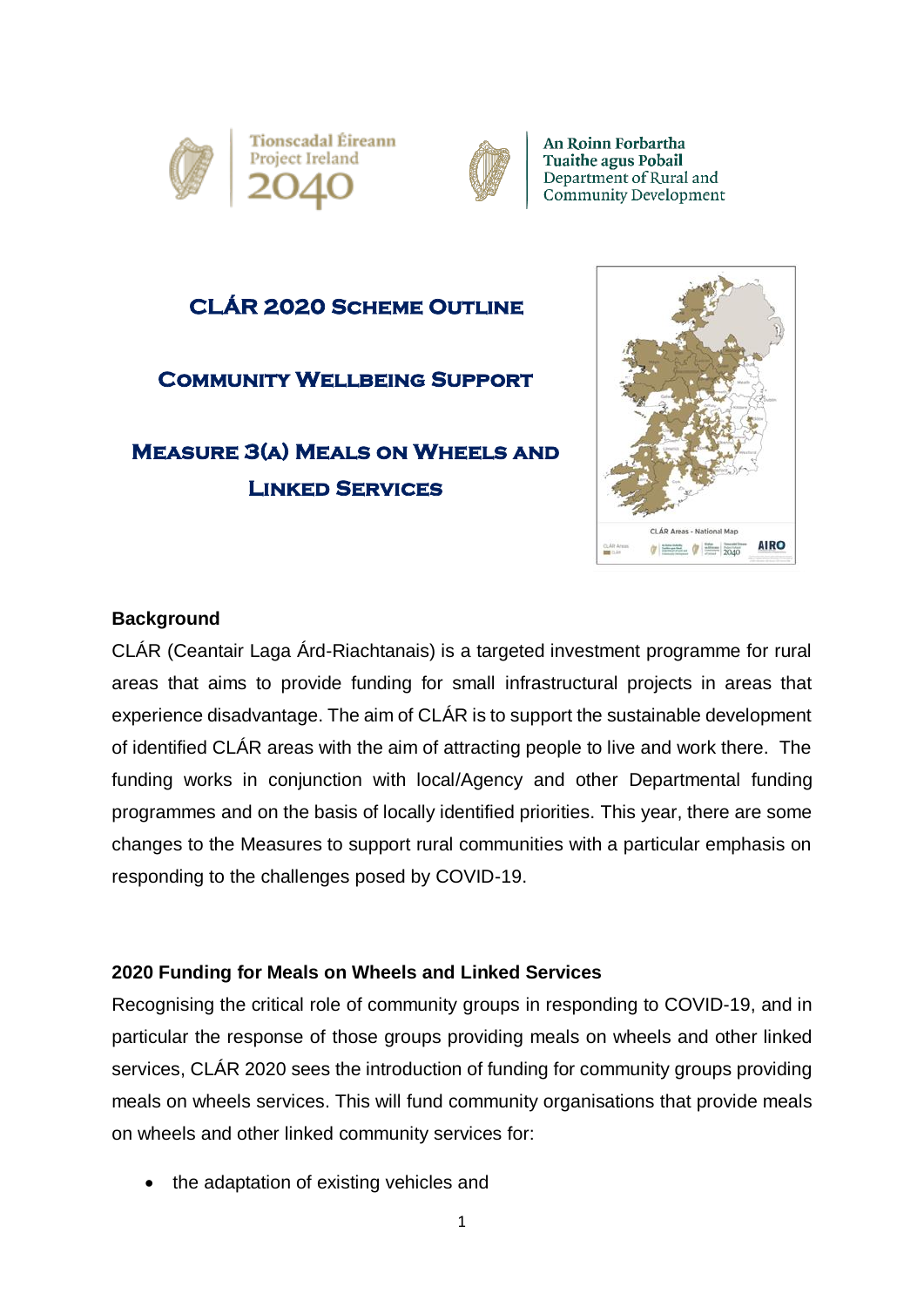• the purchase of kitchen and/or delivery equipment required in the provision of the Meals on Wheels service.

This measure will be operated directly by the Department of Rural and Community Development and is open to established organisations and groups that operate partly or entirely on **a voluntary basis** and are involved in the provision of meals on wheels with linked services that require support in order to deliver this service.

### **Eligible Costs**

- the adaptation of an existing vehicle(s) used for meals on wheels or other linked community services in response to social distancing guidelines or other requirements linked to COVID-19;
- the adaptation of an existing vehicle(s) for the purposes of the transportation of hot/chilled food;
- the purchase of equipment directly required for the provision of a meals on wheels service e.g. kitchen and delivery equipment

The scheme will not cover any ongoing running costs such as insurance, maintenance, fuel etc. Applicant organisations will be required to outline how they will manage the ongoing operation of the vehicle.

### **Eligible Applicants**

The measure is open to **established, community groups/organisations** that are involved in the provision of meals on wheels services.

Support will be made available to applicant groups/organisations that are **formally established** e.g. registered charity or not for profit etc. Support will **not** be made available to individuals or ad hoc groups:

- It will be necessary to provide information/certification regarding the formal establishment of the group/organisation e.g. Memoranda and Articles of Association, and
- Letter(s) in support of the application from, for example, the HSE/other service provider.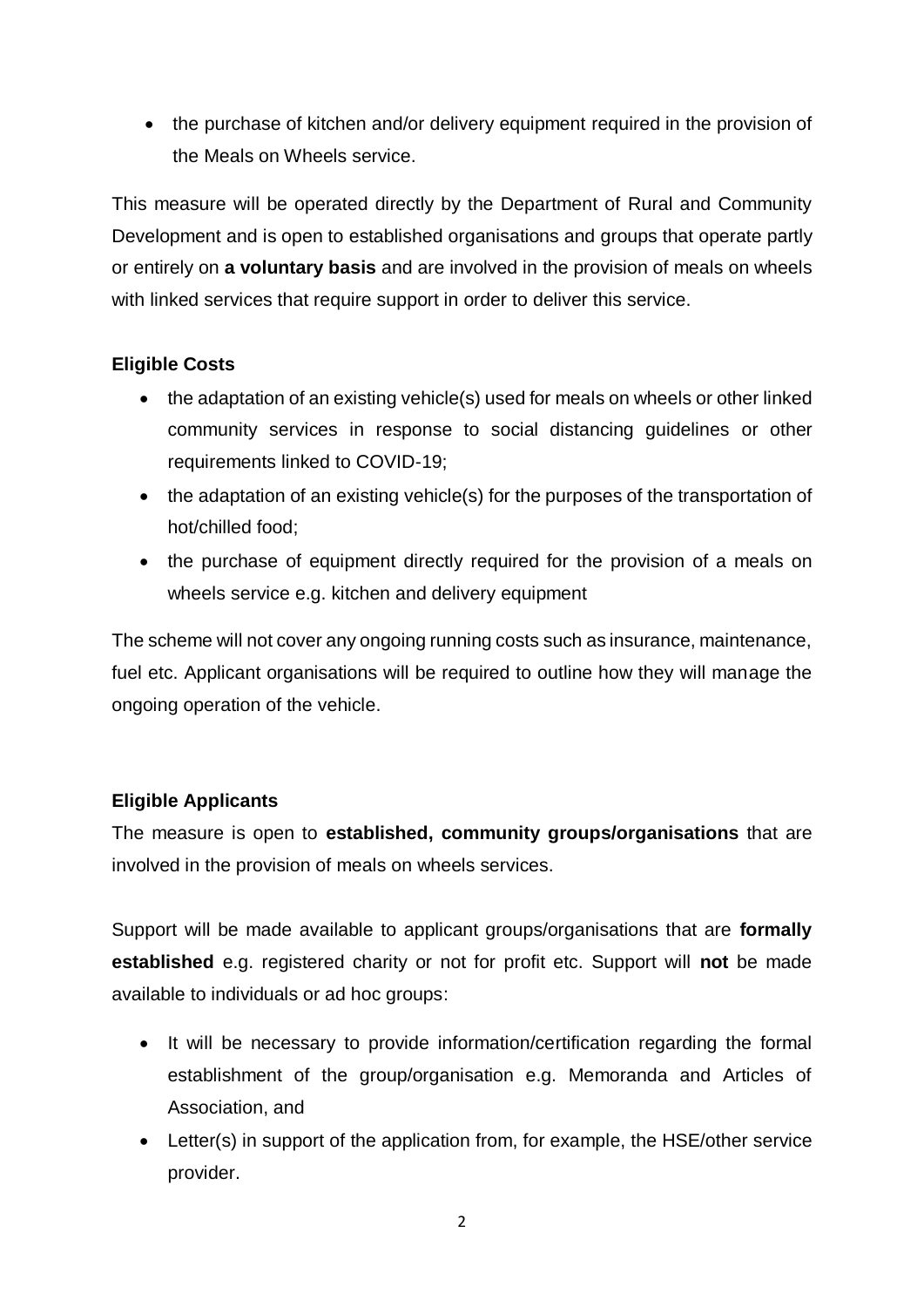### **Eligible CLÁR Area**

In general, CLÁR eligibility is based on the location of where the service is being operated from being physically located within a designated CLÁR DED.

A listing of eligible CLÁR DED's is available on the Department's website and from [CLAR@DRCD.gov.ie.](mailto:CLAR@DRCD.gov.ie)

#### **Rate of Aid**

- The scheme will provide up to 90% of the total cost of the equipment being applied for with minimum grant amount of €2,000 (requires project cost to be at least €2,353 to qualify for a grant of €2,000) or a maximum of €20,000.
- In the case of regional or national organisations, a maximum grant of €100K may apply where the parent group is submitting applications on behalf of several member groups.
- A match funding contribution of at least 10% is required. Philanthropic contributions may be accepted as full or part of match funding costs.

### **Timelines**

The following dates are indicative:

The Department intends informing successful applicants under this measure and issuing contracts for signature in early November 2020.

The date for final drawdown of funding is 31 March 2021.

#### **Assessment Criteria**

It should be noted that, in assessing the applications received, a number of factors will be considered including the range, mix, quality and impact of proposed projects; previous funding provided; the response to COVID-19 and other relevant considerations.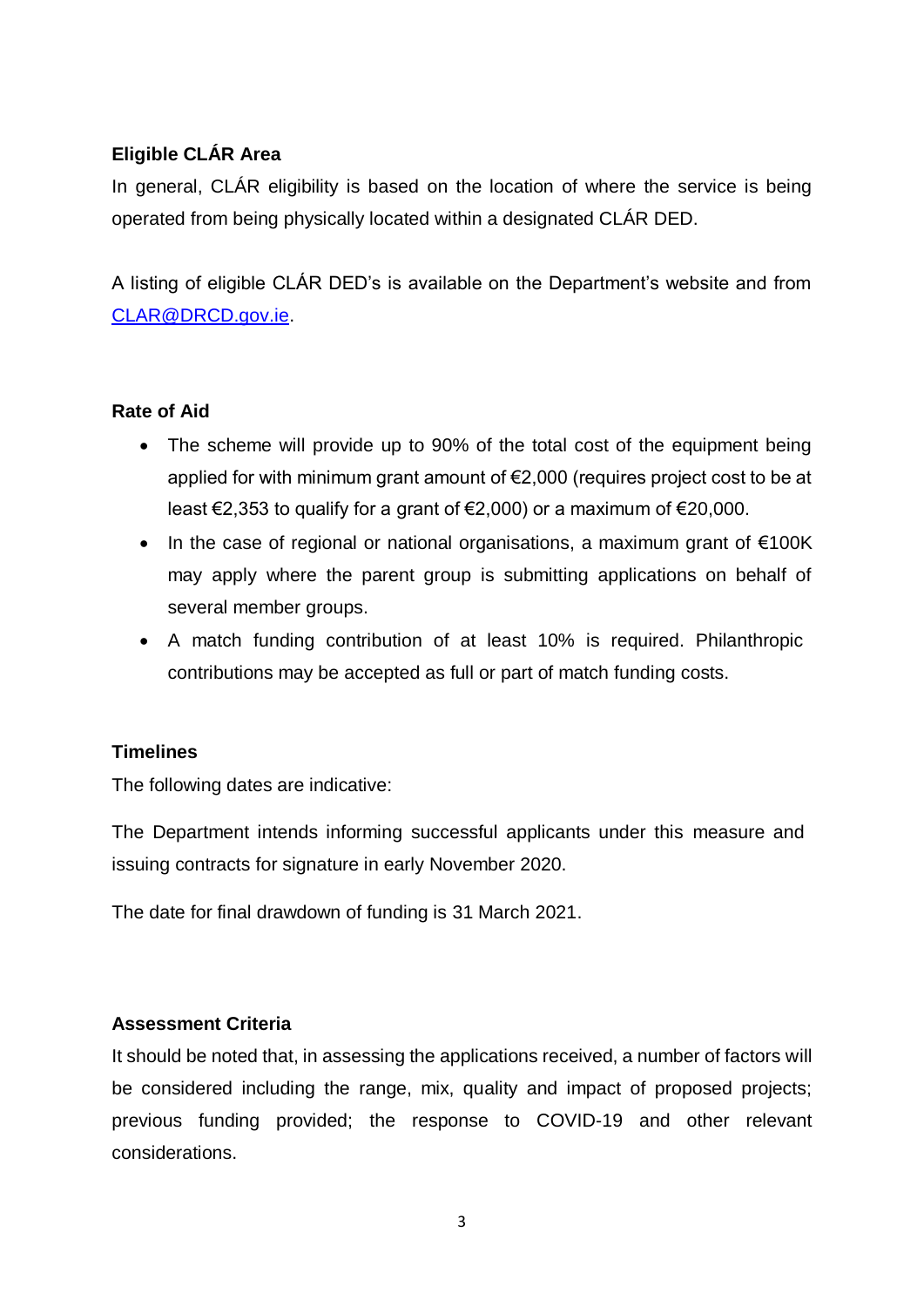The applicant must ensure that the application form is fully completed and complies with the 2020 Scheme Outline.

#### **Procurement Requirement**

As this grant involves the spending of public funds, it is essential that good value for money is derived from it. Successful applicants are therefore required to comply with relevant public procurement guidelines. In summary, for the purposes of CLAR Measure 3(a), groups must source 3 written quotations in respect of all supplies and services in excess of €1,000 and below €25,000. Purchases in excess of €25,000 must be sourced using the *etenders* process.

Guidance on this is available from the Office of Government Procurement (website: www.OGP.gov.ie; email: [support@OGP.gov.ie](mailto:support@OGP.gov.ie) phone: 076 100 8000).

#### **Grant Payment Arrangements**

Groups should note that the payment of the grant will be in arrears on the basis of invoices marked as paid, i.e. after the group has paid for the equipment or vehicle adaptation. Groups may need to arrange bridging funding to cover the amount of the grant while awaiting this payment from the Department. However, it should be noted that the Department generally finalises this payment within a matter of days where the drawdown request is in order.

# **Funding Conditions for Rural Schemes funded under the Department of Rural and Community Development.**

All expenditure registered through the Department's Rural Schemes i.e. Town and Village Renewal Scheme, CLÁR, Outdoor Recreation and Infrastructure Scheme (ORIS) will be subject to the terms of the Public Spending Code which can be found at [http://publicspendingcode.per.gov.ie/.](http://publicspendingcode.per.gov.ie/)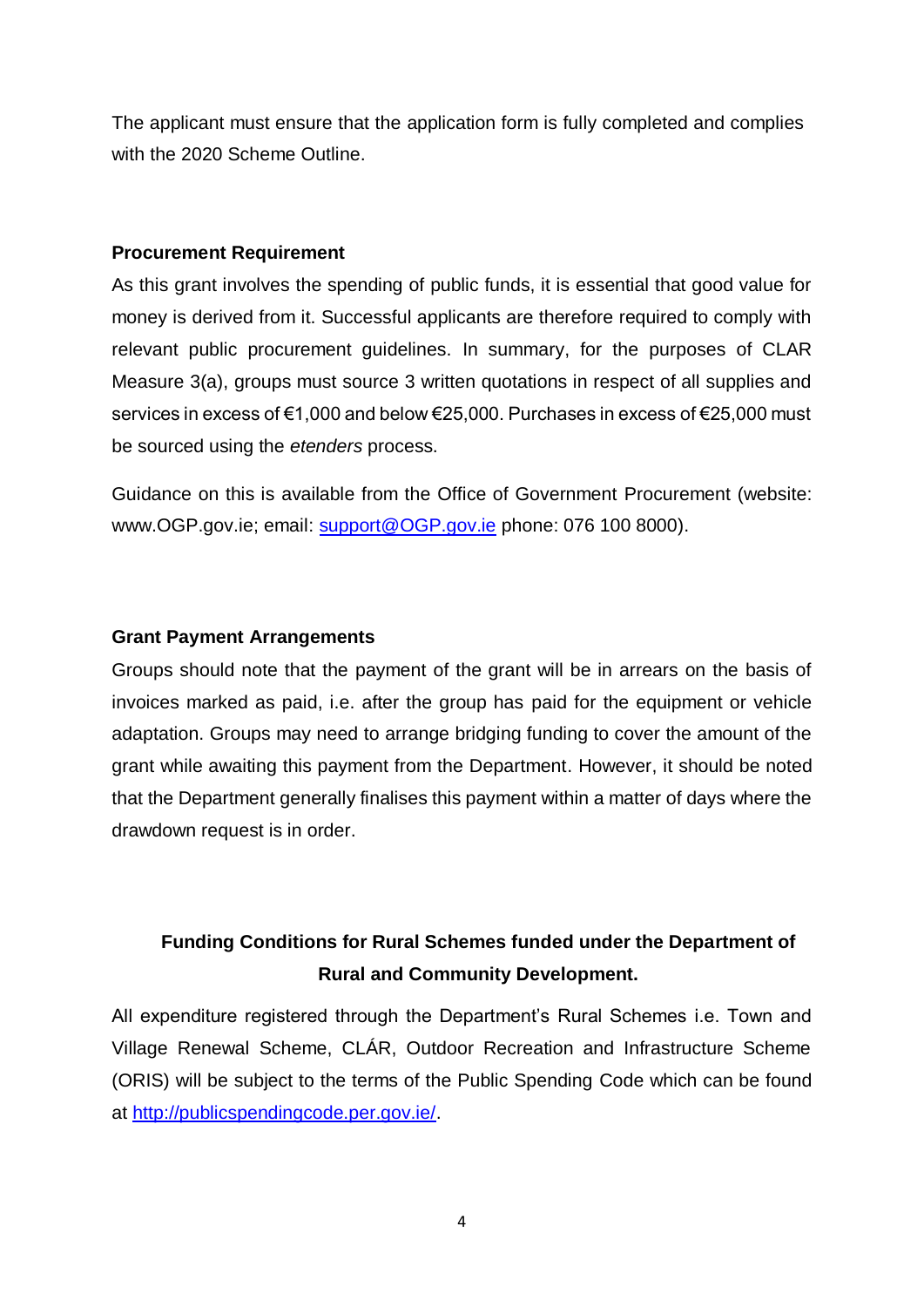In addition to this, the requirements outlined below will apply to all funding approved through those schemes. The need for adherence to all of the requirements will be reflected in the contractual agreement between the Department of Rural and Community Development and the grantee approved for funding under the scheme.

| 1               | Projects will be expected to commence and be completed in line with the           |
|-----------------|-----------------------------------------------------------------------------------|
|                 | timelines set out in the relevant Scheme Outline.                                 |
| $\mathbf{2}$    | The Department may de-commit funding allocated to projects under the              |
|                 | Scheme where the project is not completed within the time specified, and          |
|                 | where the express agreement of the Department to extend the funding               |
|                 | arrangement has not been agreed in advance.                                       |
| 3               | Not Applicable                                                                    |
| 4               | <b>Not Applicable</b>                                                             |
|                 |                                                                                   |
| $5\phantom{.0}$ | A cash contribution as set out in the relevant Scheme Outline is required. The    |
|                 | grantee will be required to provide confirmation that the cash contribution is    |
|                 | in place and retain a record of the source of the cash contribution.              |
| $6\phantom{1}$  | Projects must be completed in full in order to drawdown the full grant amount.    |
|                 | Where it is established that a project has not been completed, the Department     |
|                 | may request the LA to repay any funding received on the project.<br>Any           |
|                 | changes to the proposed project must be advised and agreed with the               |
|                 | Department in advance of the change being implemented.                            |
| $\overline{7}$  | Where an element of the approved project is not carried out as per the project    |
|                 | application, grant funding may be reduced to reflect the amended project.         |
| 8               | If the project involves works on buildings or lands that are not in the ownership |
|                 | of the grantee, a minimum 5 year lease must be in place from date of project      |
|                 | completion.                                                                       |
|                 |                                                                                   |
| 9               | In the case of funding allocated to enterprises or facilities (i.e. community     |
|                 | centre, hubs, vehicles under CLÁR etc.), it is a requirement that they must       |
|                 | operate as funded for a minimum of 5 years following release of the final stage   |
|                 | of funding, otherwise funding may have to be repaid. Where they do not            |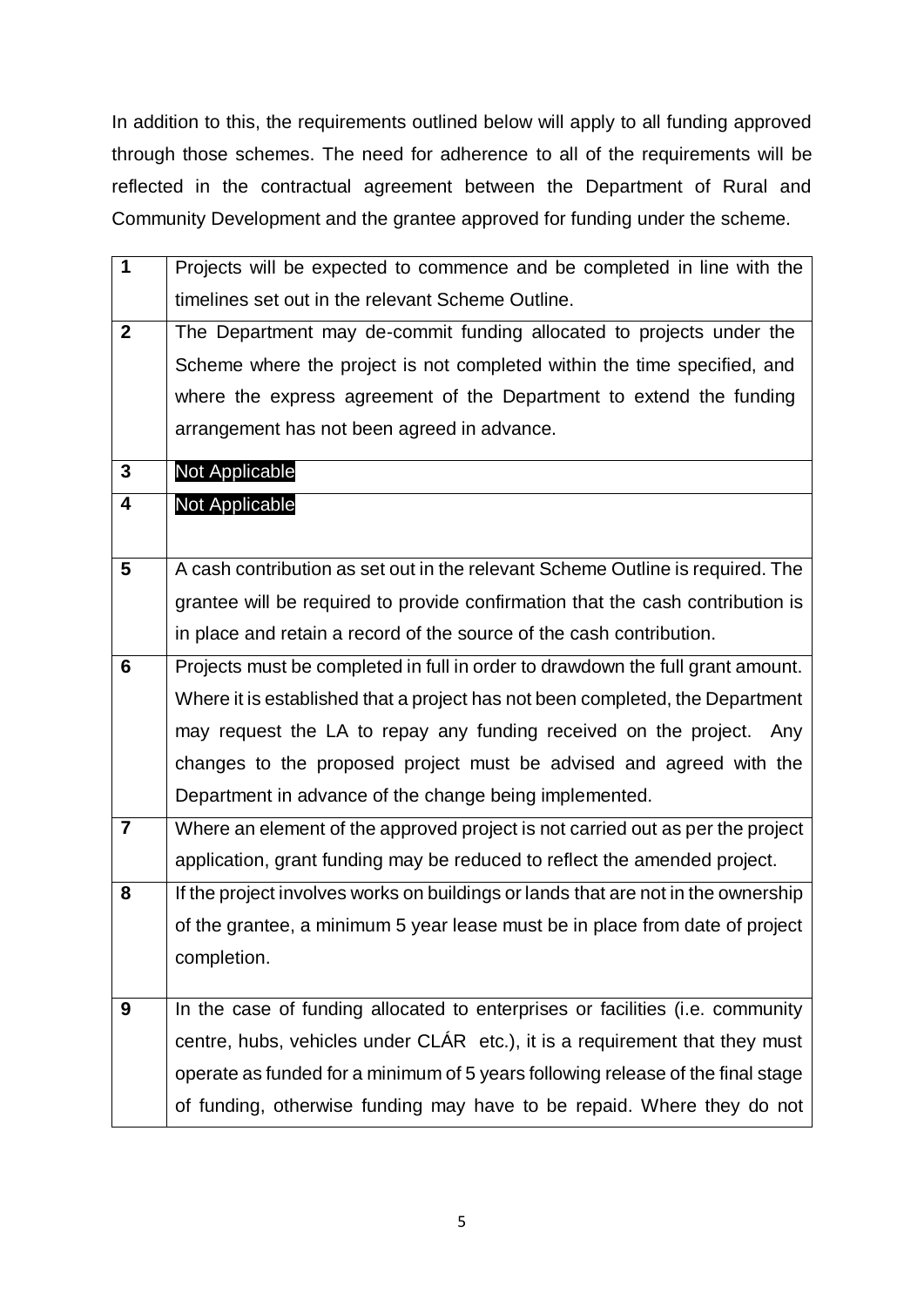|    | operate as funded this must be advised and agreed with the Department in          |
|----|-----------------------------------------------------------------------------------|
|    |                                                                                   |
|    | advance.                                                                          |
| 10 | All appropriate financial, Public Procurement and accounting rules and            |
|    |                                                                                   |
|    | regulations must be complied with and each grantee will fully account for the     |
|    | funding received in a timely manner.                                              |
| 11 | Full and accurate documentation to support all expenditure should be              |
|    | maintained and accessible by Department officials for audit purposes at all       |
|    | times and for a period of six years from the date of completion of the project.   |
| 12 | Grantees will acknowledge the support of Project 2040 / Department of Rural       |
|    | and Community Development/ Government of Ireland, and any other                   |
|    | applicable sources of funding (as identified in the relevant Funding              |
|    | Agreement) in all public announcements, advertising and signage, as               |
|    | appropriate, relating to the project. In addition, the Department may seek to     |
|    | use the project in the broader promotion of its policies.                         |
| 13 | Grantees will provide any reports and information relating to the project as      |
|    | may reasonably be requested by the Department of Rural and Community              |
|    |                                                                                   |
|    | Development from time to time.                                                    |
| 14 | On-going monitoring and evaluation of the project outputs and outcomes            |
|    | should take place in the context of assessing the impact of the project.          |
|    | Grantees will be expected to collect appropriate data to facilitate this learning |
|    | on an on-going basis. On request, a brief report (1-2 pages) on the outputs       |
|    | and outcomes of the project funded should be completed and made available         |
|    | to the Department.                                                                |
| 15 | Each grantee, will provide a contact point/points to the Department to            |
|    | facilitate payment and information requests. The Department should be             |
|    | updated on any changes to contact personnel in a timely manner.                   |
| 16 | A checklist confirming compliance with funding conditions relating to the grant   |
|    | aid will be required upon project completion.                                     |

**Non-Compliance with the conditions as outlined or any additional stipulations agreed during contract negotiations may result in the requirement to refund part or all of the grant aid awarded.**